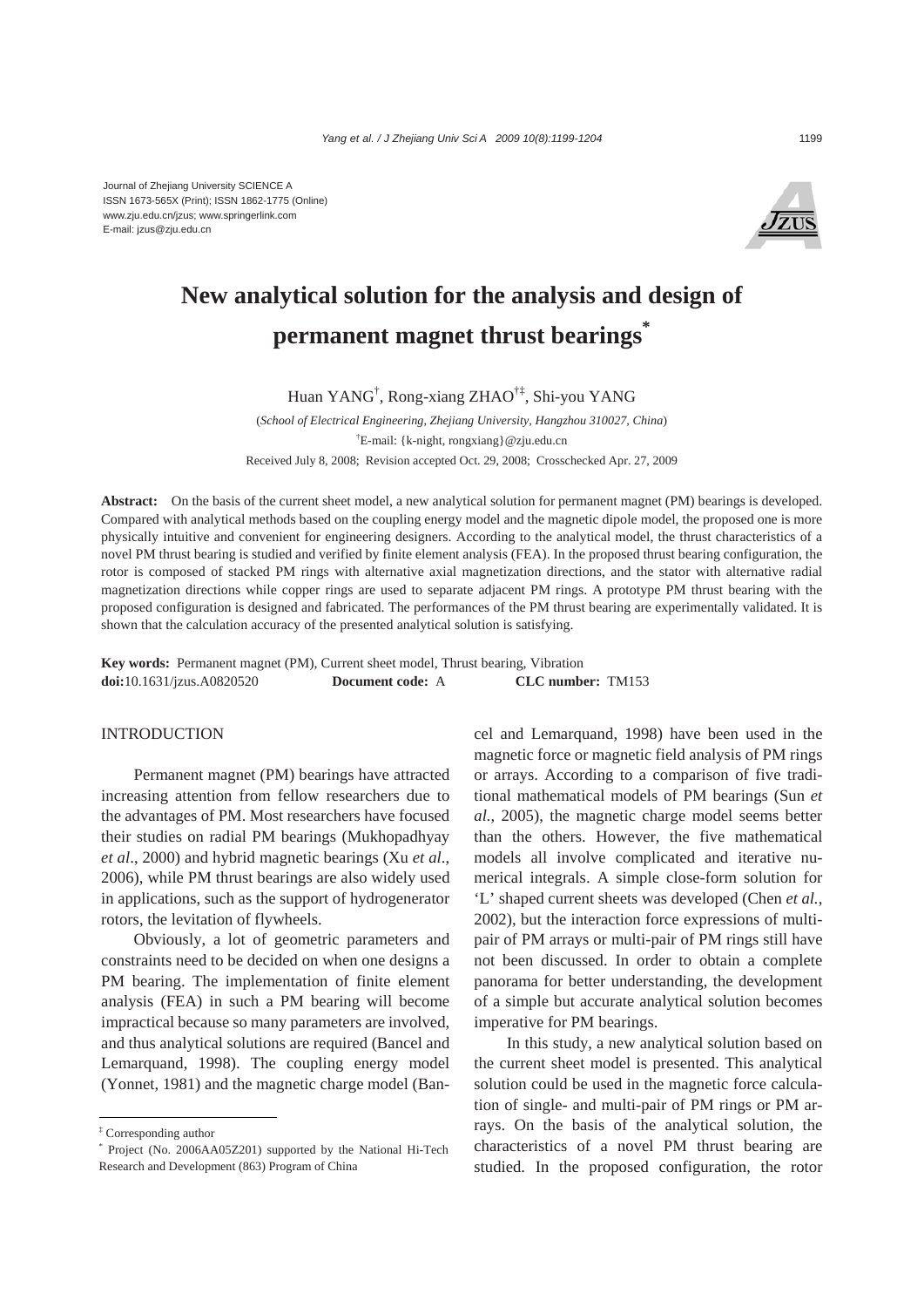consists of stacked PM rings with alternative axial magnetization directions, while the stator with alternative radial magnetization directions, and copper rings are used to separate the adjacent PM rings. Finally, the performance of the PM thrust bearing is validated by the FEA method and experiments.

# MATHEMATICAL MODELS

The current sheet model is commonly used in PM motor designs (Tang, 2005). It could be very convenient and fruitful for certain high-symmetry situations, such as radially and axially magnetized cylindrical annular rings (Leupold, 1993).

According to the current sheet concept, each element inside a uniformly magnetized PM has the identical magnetization intensity. Consequently, as shown in Fig.1, the equivalent current density inside the PM is zero, and non-zero only on the surface of the PM. So the surface equivalent current density  $J_s$ could be expressed as

$$
J_s = \frac{M_r \times n}{\mu_r},\tag{1}
$$

where  $M_r$  is the magnetization vector,  $n$  is the normal unit vector, and  $\mu_{\rm r}$  is the relative permeability of the PM.



## **Assumptions and simplifications**

To develop a simple and accurate mathematical model, the following assumptions are made:

**Assumption 1** The curvature of the structure is neglected; i.e., the gap between the PM rings is very small in comparison to their radius.

**Assumption 2** The end magnetic field has no significant effect on the magnetic field; i.e., the lengths of PM arrays (vertical to their cross section) or the circumferences of PM rings are much larger than the gap.

Under such conditions, the 3D magnetostatic fields of PM rings or PM arrays could be modeled as a 2D magnetostatic one. We need only to analyze the array of infinite long bar-shaped PM arrays rather than the practical PM rings or PM arrays. The magnetic force could be easily converted according to the practical lengths of the PM arrays or PM rings.

Based on the aforementioned current sheet model and assumptions, the magnetic field and force of a novel PM thrust bearing are analyzed; its configuration is shown in Fig.2a. In the proposed configuration, the rotor consists of stacked PM rings with alternative axial magnetization directions, while the stator with alternative radial magnetization directions and copper rings are used to separate the adjacent PM rings. For convenience, here the axial direction is defined as the *Z* direction and the radial direction is defined as the *R* direction.



**Fig.2 (a) Configuration of the proposed PM thrust bearing; (b) Stacked PM rings with alternative magnetization directions**

## **One pair of magnets**

According to the current sheet model, the magnetic field of one pair of magnets is equivalent to the magnetic field of two pairs of current sheets.

Fig.3 shows the cross section of one pair of magnets, and the dimension parameters.  $h_1$  and  $h_2$  are axial lengths of the stator magnet and rotor magnet, respectively;  $b_1$  and  $b_2$  are radial lengths of the stator magnet and rotor magnet, respectively. The displacement between the center lines of the rotor magnet and stator magnet is defined as *D*. The influence of the stator magnet on the rotor magnet could be separated by using equivalent magnets 1, 2 and 3. Among these equivalent stator magnets, magnets 1 and 2 provide *Z-*directional magnetic forces while magnet 3 produces *R-*directional magnetic force.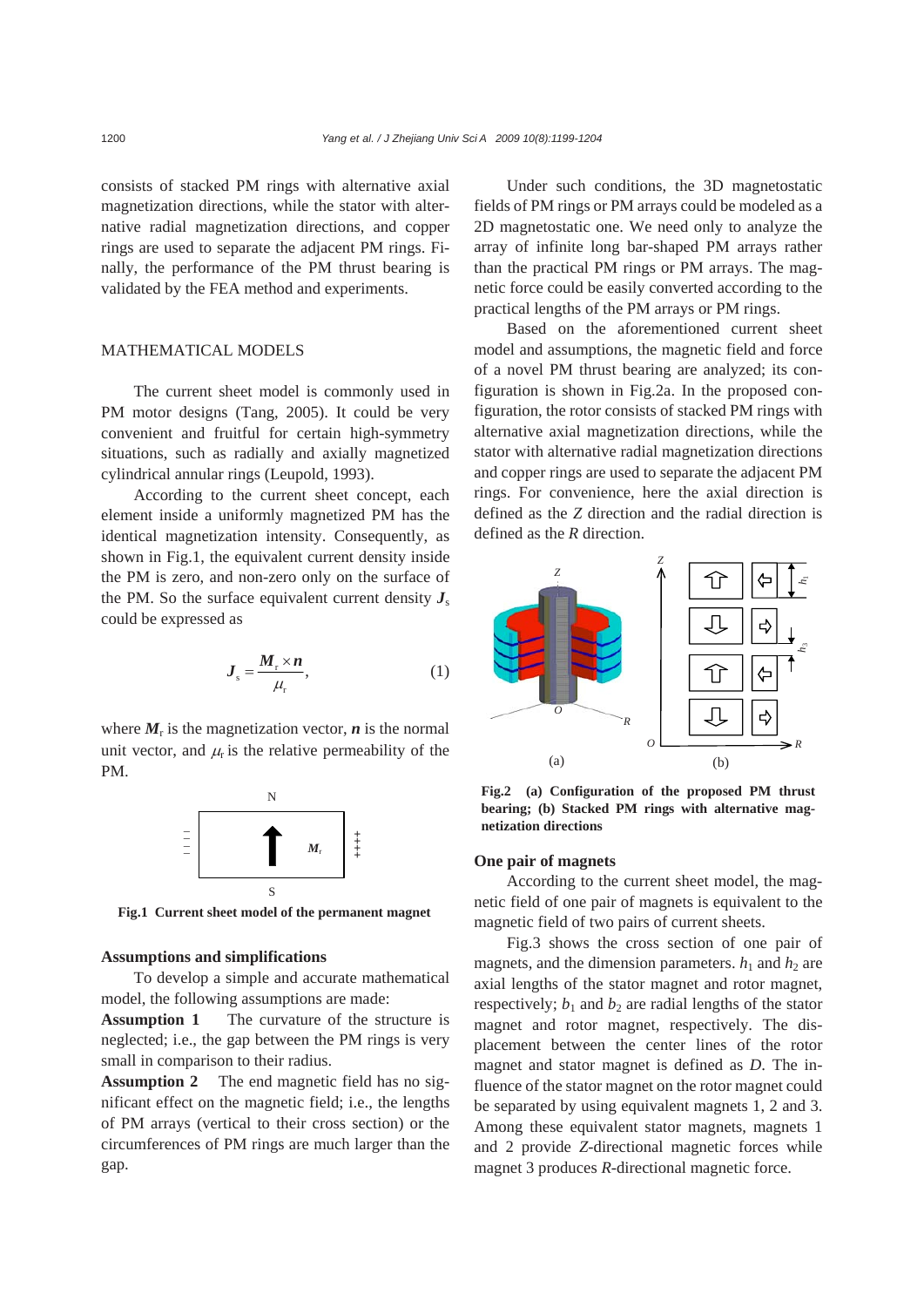

**Fig.3 Equivalent magnetic array of one pair of magnets** 

Since all of the equivalent stator magnets are symmetric with respect to the center line of the rotor magnet, it is convenient to formulate the analytical solution of the magnetic field on point *A* (the crossing point of the rotor center line and positive current sheet). According to the Biot-Savart law, the magnetic induction intensity  $B_A$  could be expressed as

$$
B_A = \frac{\mu_0 H_{\text{cl}}}{2\pi} \left[ \left( \arctan \frac{b_1 + d}{h_1 / 2 - D} + \arctan \frac{b_1 + d}{h_1 / 2 + D} \right) - \left( \arctan \frac{d}{h_1 / 2 - D} + \arctan \frac{d}{h_1 / 2 + D} \right) \right].
$$
 (2)

In Eq.(2),  $H_{c1}$  is the coercive force of the stator magnet, and  $\mu_0$  is the permeability of vacuum. The relative permeability of PMs is regarded as 1. The magnetic induction intensity at other points of the rotor's positive current sheet could be expressed in a similar way (only *D* is different).

So, the axial magnetic force  $F_{z1}$  on the rotor's positive current sheet, which is produced by the equivalent stator magnets 1 and 2, could be derived as

$$
F_{z1} = F_1 + F_2 = F_0(E_1 - E_2 + E_3 - E_4 + E_5 - E_6),
$$
\n(3)

$$
E_1 = (h_1 + D_1) \left( \arccot \frac{h_1 + D_1}{b_1 + d} - \operatorname{arccot} \frac{h_1 + D_1}{d} \right), \quad (4)
$$

$$
E_2 = (h_1 - D_2) \left( \arccot \frac{h_1 - D_2}{b_1 + d} - \arccot \frac{h_1 - D_2}{d} \right), \quad (5)
$$

$$
E_3 = (h_1 + D_2) \left( \arccot \frac{h_1 + D_2}{b_1 + d} - \arccot \frac{h_1 + D_2}{d} \right), \quad (6)
$$

$$
E_4 = (h_1 - D_1) \left( \arccot \frac{h_1 - D_1}{b_1 + d} - \arccot \frac{h_1 - D_1}{d} \right), \quad (7)
$$

$$
E_5 = \ln \frac{[(b_1 + d)^2 + (h_1 + D_1)^2][(b_1 + d)^2 + (h_1 + D_2)^2]}{[(b_1 + d)^2 + (h_1 - D_2)^2][(b_1 + d)^2 + (h_1 - D_1)^2]}
$$
  
· $(b_1 + d)/2,$  (8)

$$
E_6 = \frac{d}{2} \ln \frac{[d^2 + (h_1 + D_1)^2][d^2 + (h_1 + D_2)^2]}{[d^2 + (h_1 - D_2)^2][d^2 + (h_1 - D_1)^2]},
$$
(9)

where  $F_0 = \mu_0 H_{c1} H_{c2} / (2\pi)$ ,  $H_{c1}$  and  $H_{c2}$  are the coercive forces of the stator and rotor magnets, respectively, and  $D_1=h_2/2-D$ ,  $D_2=h_2/2+D$ .

Eqs.(3) $\sim$ (9) also could be used to calculate the axial magnetic force on the rotor's negative current sheet when the air gap  $d$  is changed to  $d+b_2$  and the force direction is opposite. Usually  $b_2$  is much larger than *d*, so this force sometimes could be ignored.

## **Multi-pair of magnets**

Based on the above analysis, when the single rotor magnet is near to the center line of the stator magnets, the axial force on the rotor's positive current sheet can be determined by superposition. That is to say, N<sub>s</sub> pairs of stator current sheets have an impact on the rotor's positive current sheet. Here  $N_s$  is defined as the number of stator magnets, and  $N_r$  is the number of rotor magnets. The force expressions are similar to Eqs.(3) $\sim$ (9). The only difference is that the dimension parameter  $h_1$  will be replaced by  $h_n$ , as shown in Eq.(10), and the force directions will change alternately.

$$
h_n = \frac{1}{2} \left[ \left( n - \frac{1}{2} \right) (h_1 + h_3) + \frac{1}{2} (-1)^n h_3 + \frac{1}{2} (-1)^{n+1} h_1 \right] . (10)
$$

To evaluate the effect of the stator magnets on the non-central rotor magnets, one needs to determine the influence of symmetrical and asymmetrical stator magnets arrays. The axial force expressions produced by symmetrical stator magnets arrays are similar to Eqs.(3) $\sim$ (9). And for asymmetrical stator magnets arrays, only half the axial force will be produced. The fact that the polarities of every two neighboring stator magnets are opposite also should be considered. So the total magnetic force  $F_Z$  produced by the stator magnets on the rotor magnets is derived as

$$
F_Z = \sum_{j=1}^{N_t} \left( F_0 \sum_{n=1}^{2j-1} (-1)^m (E_{n1} - E_{n2} + E_{n3} - E_{n4} + E_{n5} - E_{n6}) + \frac{F_0}{2} k_j \sum_{n=2j}^{2N_s - 2j+1} (-1)^m (E_{n1} - E_{n2} + E_{n3} - E_{n4} + E_{n5} - E_{n6}) \right). \tag{11}
$$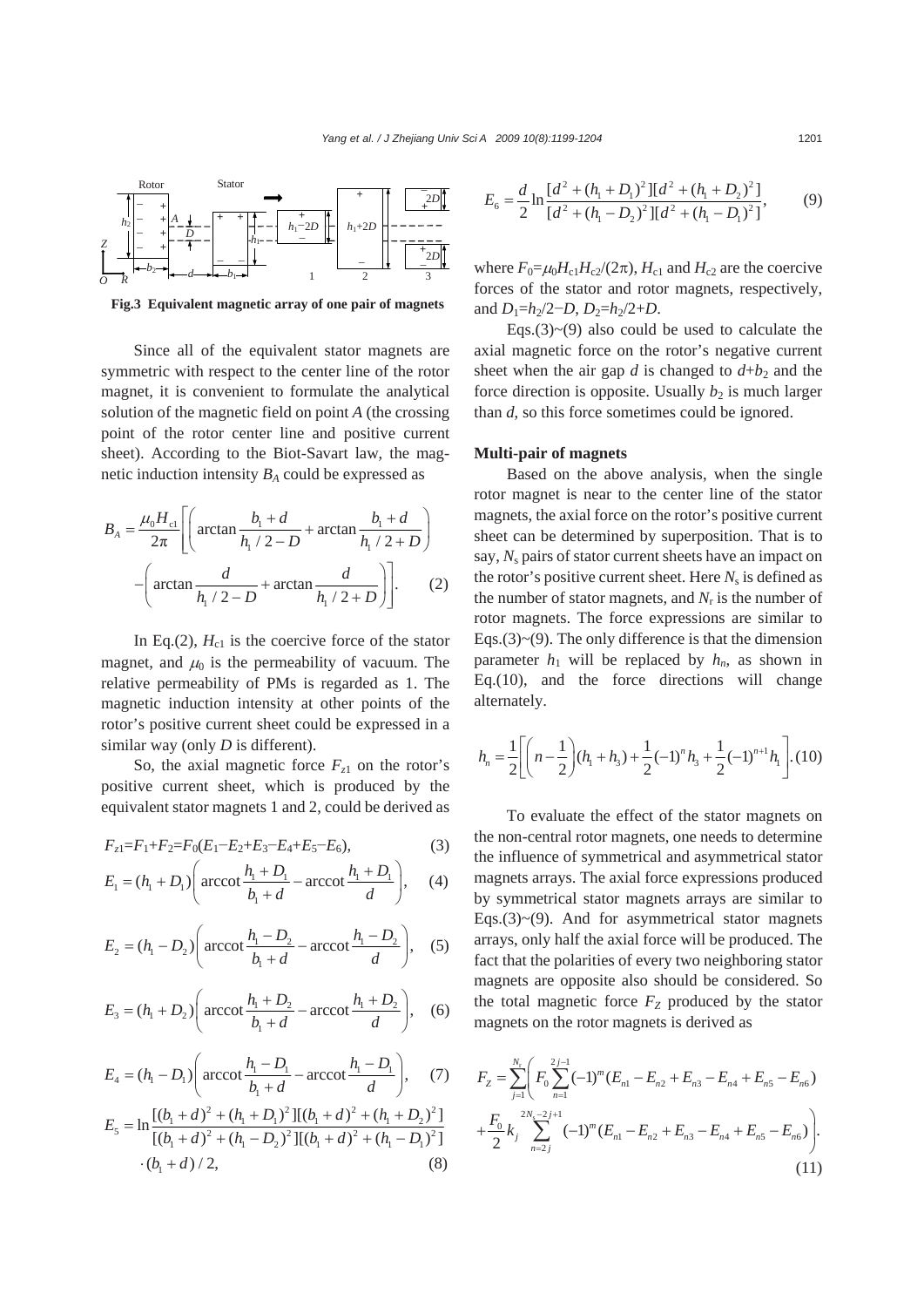In Eq.(11),  $m=\text{int}((n-1)/2)$ , which means the round number of  $(n-1)/2$ . If  $j=(N_s+1)/2$ ,  $k_j=0$ ; otherwise,  $k_j$ =1, and if  $j$ >( $N_s$ +1)/2, replace  $j$  by  $N_s$ +1− $j$ .

$$
E_{n1} = (h_n + D_1) \left( \operatorname{arccot} \frac{h_n + D_1}{b_1 + d} - \operatorname{arccot} \frac{h_n + D_1}{d} \right), (12)
$$
  

$$
E_{n2} = (h_n - D_2) \left( \operatorname{arccot} \frac{h_n - D_2}{b_1 + d} - \operatorname{arccot} \frac{h_n - D_2}{d} \right), (13)
$$

$$
E_{n3} = (h_n + D_2) \left( \arccot \frac{h_n + D_2}{b_1 + d} - \arccot \frac{h_n + D_2}{d} \right), (14)
$$

$$
E_{n4} = (h_n - D_1) \left( \arccot \frac{h_n - D_1}{b_1 + d} - \arccot \frac{h_n - D_1}{d} \right), \tag{15}
$$

$$
E_{n5} = \ln \frac{[(b_1 + d)^2 + (h_n + D_1)^2][(b_1 + d)^2 + (h_n + D_2)^2]}{[(b_1 + d)^2 + (h_n - D_2)^2][(b_1 + d)^2 + (h_n - D_1)^2]}
$$
  
· $(b_1 + d) / 2,$  (16)

$$
E_{n6} = \frac{d}{2} \ln \frac{[d^2 + (h_n + D_1)^2][d^2 + (h_n + D_2)^2]}{[d^2 + (h_n - D_2)^2][d^2 + (h_n - D_1)^2]}.
$$
 (17)

In the final expressions Eqs.(11) $\sim$ (17), there are no complicated and iterative numerical integrals; only an inverse trigonometric function and a logarithmic function are involved. So it is easier for researchers to analyze and design the PM bearings.

# APPLICATION AND VALIDATIONS

## **Prototype design and construction**

As the proposed analytical solution contains almost all the dimension and material parameters of the PM bearing, it is easy to optimize the parameters of the PM thrust bearing. The layer number (magnet pairs),  $N$  ( $N=N<sub>s</sub>=N<sub>r</sub>$ ), is a critical parameter in the design when the total axial length of the PM bearing is fixed (Moser *et al.*, 2006). As shown in Fig.4a, the optimal layer numbers could be found at different air gaps when the total axial length of the PM thrust bearing is 12 cm. The numerical results have also revealed that parameter  $h_3$  (the thickness of the copper rings) has little impact on the axial force if the dimension parameters are well designed, like  $h_1=10$  mm (Fig.4b). Therefore, the copper rings could be used to reduce the demagnetization effect without thrust reduction, which resulted from the repelling phenomenon (Ohji *et al.*, 2000). A promising byproduct of the copper rings is that they also act as passive dampers to improve the rotation stability by means of their eddy current loss (Sung *et al*., 2003).



**Fig.4 (a) Relationship between the axial force and the layer number when the total axial length of the PM thrust bearing is 12 cm; (b) Relationship between the**  axial force and  $h_3/h_1$ 

*d*: air gap,  $h_1$ : axial length of the stator magnet,  $h_3$ : thickness of the copper ring, *N*: layer number

Using the above mentioned results, a prototype PM thrust bearing has been designed and built to support a composite flywheel. As shown in Fig.5, the PM thrust bearing is used to support all of the weight of the flywheel. The upper end of the rotor is restricted by an annular ball bearing, and the other end is connected to the adjustable speed motor by a flexible coupling. Table 1 lists the dimension and material parameters of the prototype PM thrust bearing.

## **Simulation results and numerical comparisons**

To demonstrate the effectiveness of the present work, the thrust characteristics of the prototype PM thrust bearing were numerically studied by using the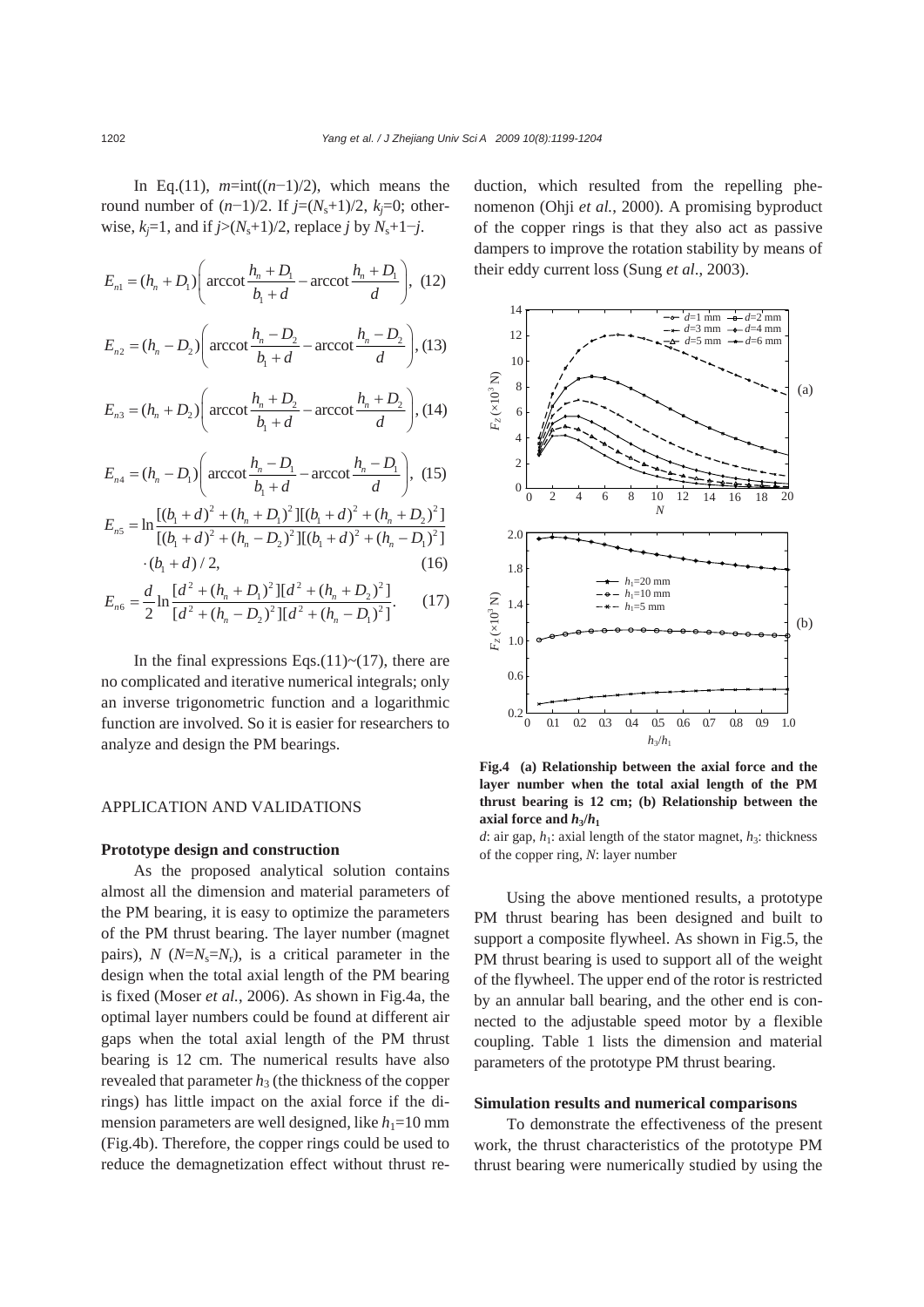

**Fig.5 Prototype (a) and configuration (b) of the PM thrust bearing**

**Table 1 Dimensions and materials of the thrust PM bearing** 

| Part               | Dimension (mm)          | Material        |
|--------------------|-------------------------|-----------------|
| Stator PM ring     | $\Phi$ 80× $\Phi$ 70×10 | NdFeB PM        |
| Rotor PM ring      | $\Phi$ 64× $\Phi$ 24×10 | NdFeB PM        |
| <b>Shaft</b>       | $\Phi$ 24               | Stainless steel |
| Stator copper ring | $\Phi$ 80× $\Phi$ 70×2  | Copper          |
| Rotor copper ring  | $\Phi$ 64× $\Phi$ 24×2  | Copper          |

proposed analytical solution and FEA. The 2D and 3D FEA were realized by using software Maxwell 2D<sup>™</sup> and Maxwell 3D™, respectively. For the analytical solution and 2D FEA, the 2D model considers the array of bar-shaped magnets and the 3D model considers the practical magnetic rings. Fig.6 gives the comparison of the axial forces obtained by using the two approaches. As shown in Fig.6, when the stator magnets and rotor magnets are in one-to-one correspondence  $(D=0)$ , the axial force reaches its maximal value, and the variation of the axial force with the displacement in the axial direction follows a quasisinusoidal pattern. Subsequently, the area that has a positive axial stiffness can be found. For example, the reasonable working area for the PM thrust bearing in Fig.6 will be about 0~6 mm displacement in the axial direction. In this area, the PM thrust bearing is self-adaptive to the small change in the weight of the rotor or the axial disturbance.

According to the 2D FEA results, when *D*=0 the array of magnetic rings produces only axial forces, and there is no radial force on the surface of the magnetic rings. In case of  $D\neq 0$ , the total radial force is still zero, but each part on the surface of the rotor magnets is under non-zero radial stress, which means



**Fig.6 Force vs displacement in axial direction**

that the rotor is in a state of critical balance in the radial direction. Only when there is a rotor eccentricity, will the total radial force exist.

According to the analytical solution, the maximal thrust in the axial direction is 1141 N, and the maximal thrust is 1168 N according to 3D FEA. As shown in Fig.6, the numerical results obtained from the proposed analytical solution show good agreement with those of 3D FEA. Consequently, the two assumptions seem reasonable and the accuracy of the proposed analytical solution has been confirmed.

### **Experimental study and validation**

To further validate the proposed work, an experimental study was conducted on the prototype. In the experimental study, the prototype was installed on an upright drill. A Φ230 mm composite flywheel was connected to the rotor magnets through the shaft. The lower end of the rotor was connected to a 3 kW adjustable speed induction motor by using a flexible coupling. A 19-tooth non-uniform-pitch gear wheel and a photoelectric switch were used for speed measuring and rotor positioning. Two eddy-current sensors were used to measure the vibration characteristics of the PM thrust bearing. A spring balance was used to measure the static axial thrust. Under such conditions, the measured maximal static axial force was 1166 N with a 2% error.

The vibration characteristics of the prototype under different speeds were extensively tested, and the corresponding results are shown in Fig.7. CH1 shows the measured vibration characteristics of the PM thrust bearing at about 700 and 3500 r/min, which means the vibration of the flywheel is always less than 0.2 mm; CH2 shows the measured signal of the photoelectric switch. Again, these experimental results confirm the effectiveness of our model.